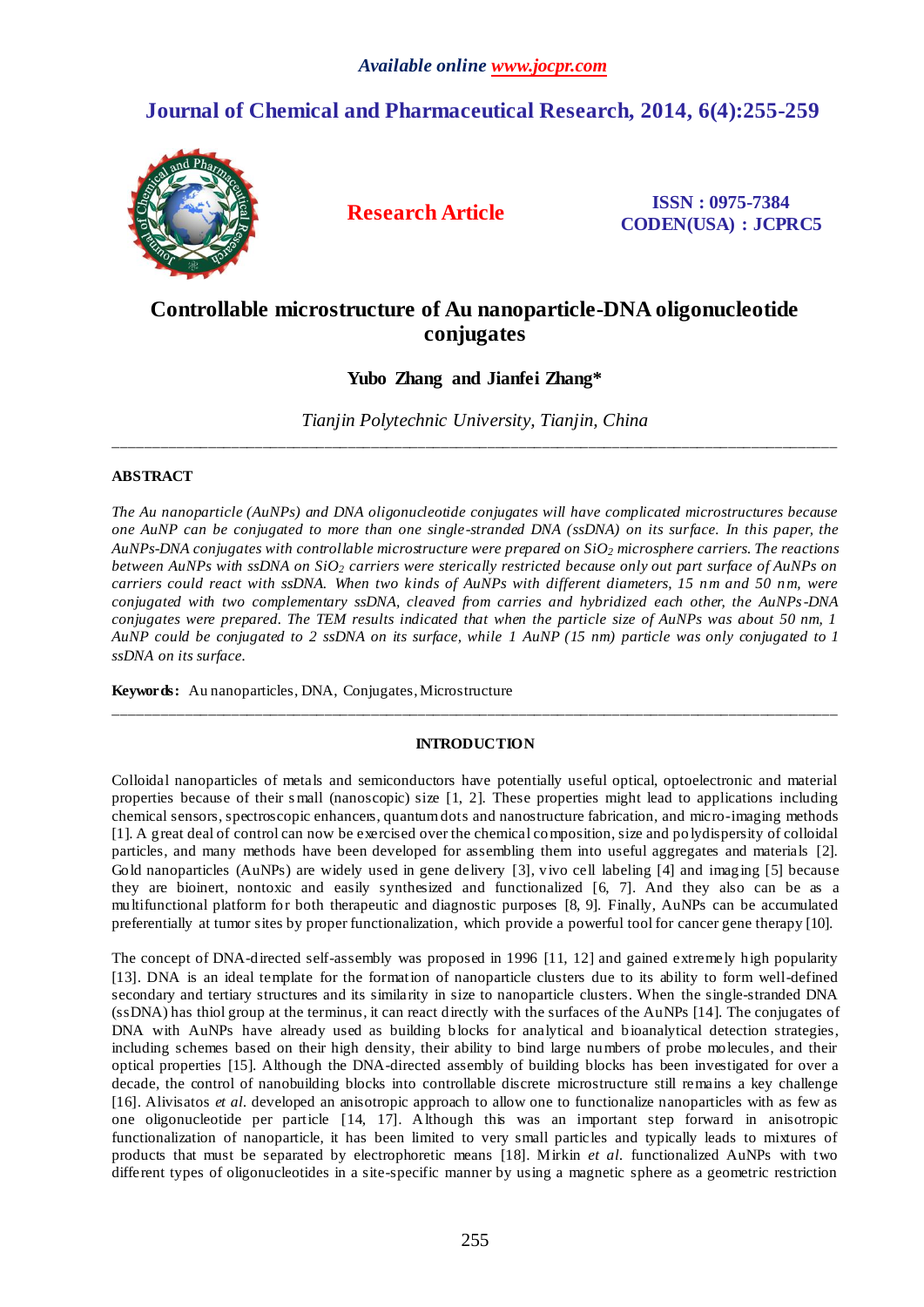template and obtained the DNA-AuNPs nanoparticle conjugates with cat paw, satellite, and dendrimer-like microstructures [18].

*\_\_\_\_\_\_\_\_\_\_\_\_\_\_\_\_\_\_\_\_\_\_\_\_\_\_\_\_\_\_\_\_\_\_\_\_\_\_\_\_\_\_\_\_\_\_\_\_\_\_\_\_\_\_\_\_\_\_\_\_\_\_\_\_\_\_\_\_\_\_\_\_\_\_\_\_\_\_*



**Fig. 1 Scheme of AuNPs assembly method and microstructure of AuNPs-DNA conjugates**

In this paper, a method of controlled microstructures by solid-phase organic synthesis on  $SiO<sub>2</sub>$  microspheres is presented. Microspheres are sterically stable by the solvent-swollen gel surface layer in good solvents [19], therefore, AuNPs could be partly embedded into the solvent-swollen surface gel layer of carriers, which would hinder and control the consequent self-assembly of DNA on AuNPs. Therefore, when AuNPs with different particle sizes, 15 nm ( $Au_{15}$ ) and 50 nm ( $Au_{50}$ ), were conjugated with complementary ssDNA respectively and hybridized each other, the microstructure of DNA-AuNPs nanoparticle conjugates can be controllable (Fig. 1).

#### **EXPERIMENTAL SECTION**

#### *2.1. Materials*

Tetraethyl orthosilicate (Si(OEt)4, TEOS) was purchased from Tokyo Kasei Kogyo Co., Ltd. Ammonium (25%) was obtained from Tianjin Chemical Reagent Ⅲ (Tianjin, China). (3-Aminopropyl) diethoxymethylsilane (APDEMS) (97%) was availabled from Alfa Aescar Co.. All Other reagents were of analytical grade and used as received without any further purification. Double distilled water was used in all of the experimental processes. Single-stranded DNA (ssDNA) was synthesized by Shanghai invitrogen Biotechnology Co., Ltd, and the sequences were listed as follows:

#### DNA1: 5'-HS-TTATAAACTCGTTGGATGCAGGTACG-3' DNA2: 5'-TGCATCCAACGAGTTTATAA-HS-3'

#### *2.2. Synthesis and modification of Silica Microspheres*

Silica microspheres were prepared according to the classical Stöber method as follows [ 20]: 12 mL of TEOS was added to the mixture of 200 mL ethanol, 20 mL double distilled water and 16 mL aqueous solution of 25% ammonium with vigorous stirring at room temperature and the reaction was continued further for 24 h with stirring. The silica microspheres modified by APDEMS were afforded by adding silane coupling agent [21, 22]. 0.4 g of APDEMS was added into 19.6 g of ethanol solution containing 0.5 g of silica microspheres and the resulting mixture was incubated for 24 h at room temperature. The solution was purified by repeating centrifugation, decantation, and resuspension in ethanol for three times.

#### *2.3. Preparation of DNA conjugated AuNPs on microspheres*

AuNPs (15 nm or 50 nm) were prepared by reducing HAuCl<sub>4</sub> with trisodium citrate [23]. The AuNPs (2 mL, 225) μM aqueous solution) were self-assembled on the modified  $SiO<sub>2</sub>$  microspheres (0.02 g in 10 mL of ethanol-water solution (4:1 V/V) for 24 h at room temperature under shake. DNA-functionalized AuNPs on microspheres were prepared according to the previously reported procedures [24]. 8 μM of thiolated DNA was incubated with microspheres linkage 15 nm AuNPs (or 50 nm AuNPs) solution at room temperature for 16 h. The solution was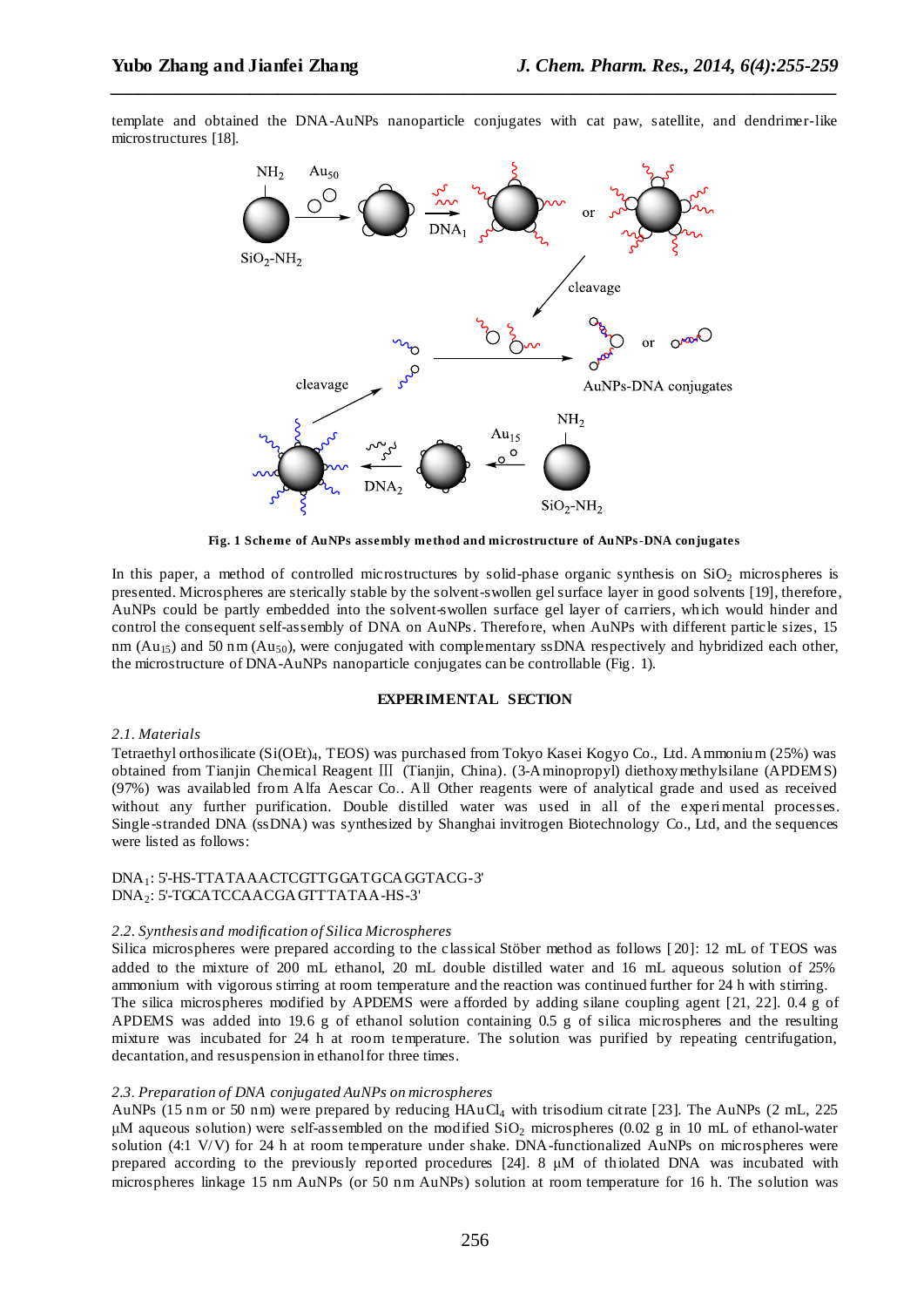allowed to stand for 40 h after adding 400 μL of 0.1 M NaCl/PBS in the solution. The microspheres with DNA conjugated AuNPs were centrifuged and washed with 0.1 M NaCl/PBS to remove the excess DNA1(or DNA2), and kept in the dark at  $4^{\circ}$ C.

*\_\_\_\_\_\_\_\_\_\_\_\_\_\_\_\_\_\_\_\_\_\_\_\_\_\_\_\_\_\_\_\_\_\_\_\_\_\_\_\_\_\_\_\_\_\_\_\_\_\_\_\_\_\_\_\_\_\_\_\_\_\_\_\_\_\_\_\_\_\_\_\_\_\_\_\_\_\_*

#### **RESULTS AND DISCUSSION**

#### *3.1. Preparation and modification of SiO<sup>2</sup> microspheres*

SiO<sup>2</sup> microspheres prepared by Stöber method [20] have plenty of active hydroxyl groups on the surfaces and can be modified by silane coupling agent, such as (3-aminopropyl) diethoxymethylsilane (APDEMS), to get different surface functional groups easily. Therefore, they are an excellent template for assemblies.



**Fig. 2 FT-IR spectra of polymer microspheres a) silica microspheres; b) APDEMS-modified silica microspheres**

The FT-IR spectra of  $SiO<sub>2</sub>$  microspheres and NH<sub>2</sub>-modified silica microspheres were measured and shown in Fig. 2. The absorption peak at  $1104 \text{ cm}^{-1}$  and  $802 \text{ cm}^{-1}$  were respectively attributed to the symmetrical stretching vibration and asymmetrical stretching vibration absorption peak of Si-O-Si in silica microspheres. The absorption at 947 cm<sup>-1</sup> was the stretching vibration of Si-OH, which indicated that the silica microspheres were modified by silane coupling agent.

*3.2. Preparation of DNA conjugated AuNPs (Au50-DNA<sup>1</sup> and Au15-DNA2)* 



**a) 15 nm; b) 50 nm**

AuNPs were prepared using trisodium citrate as the reducing reagent. The average particle size was about 15 and 50 nm in diameters measured by TEM (Fig. 3). To link with the AuNPs, silica microspheres need to modification with silane coupling reagents (3-aminopropyl) diethoxymethylsilane (APDEMS) to get active amino groups on their surface. Because of the reaction between the Au atoms and the amino groups on the silica microspheres, the AuNPs were easily self-assembled onto the surface of the  $SiO<sub>2</sub>$  microspheres (Fig. 4).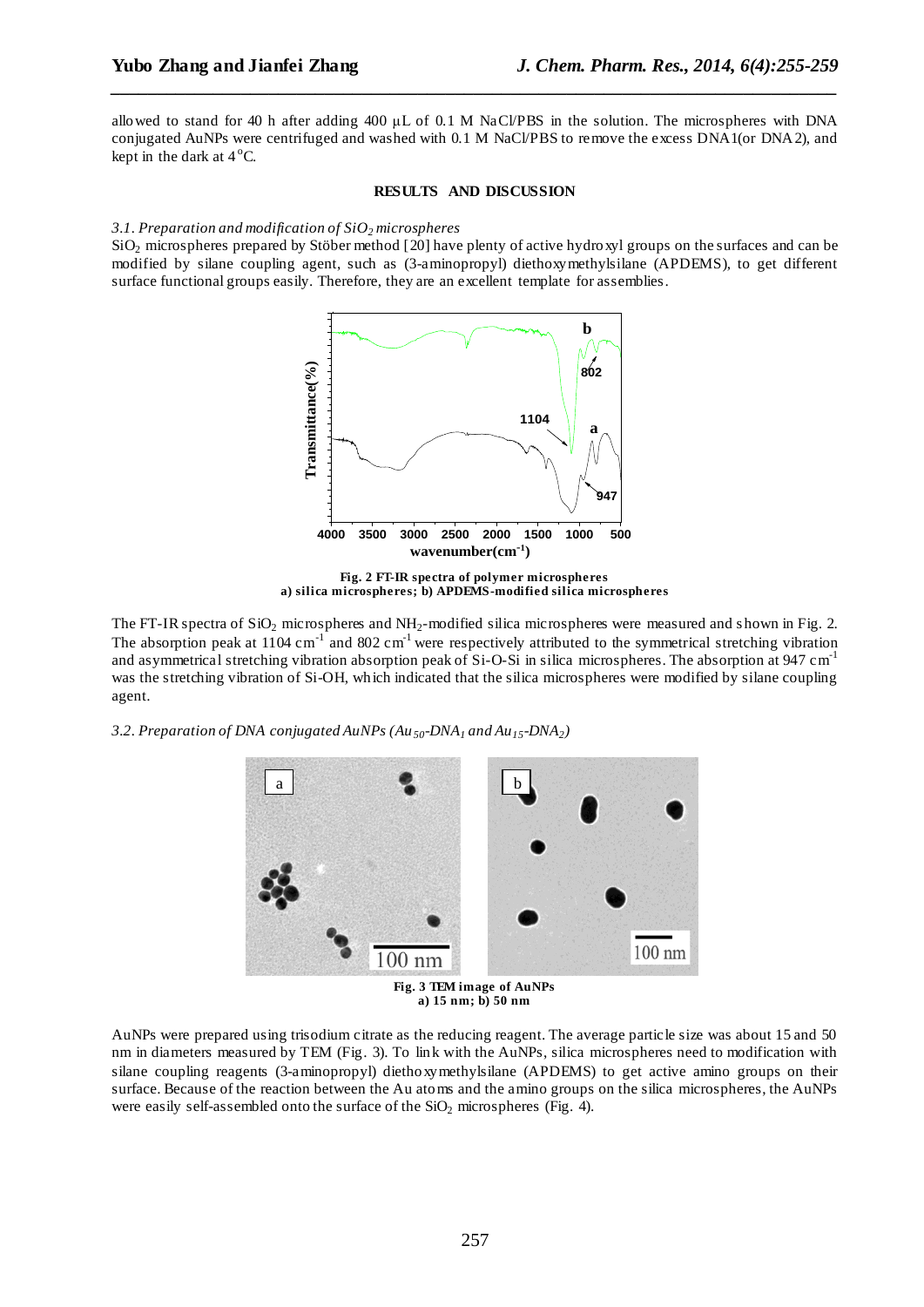

**Fig. 4 TEM micrographs of different AuNPs on silica microsphere s a) 15 nm AuNPs; b) 50 nm AuNPs**

The results indicated that SiO<sub>2</sub> microspheres were about 370 nm in diameters and had smooth surfaces and AuNPs self-assembling SiO<sub>2</sub> microspheres had a strawberry-like structure. The self-assembly affinity was from the reaction between amino groups and Au atoms, when the lone pair electrons of N atoms inserted into the empty orbital of the Au atoms. The outside part of AuNPs on carriers still had active Au atoms which could be reacted with thiol-terminated ssDNA because of the Au-S bond formation [12]. The deconstruction characteristics of Au<sub>50</sub>-DNA<sub>1</sub> and Au15-DNA<sup>2</sup> from carriers were explored under different pH conditions by measuring the UV-vis absorbance of the supernatant after ultracentrifugation at 260 nm. The results indicated that both  $Au_{50}$ -DNA<sub>1</sub> and  $Au_{15}$ -DNA<sub>2</sub> were mostly released from the  $SiO<sub>2</sub>$  microsphere surface when pH of solution was about 14.

#### *3.3. Microstructures of DNA-AuNPs conjugates*



**Fig. 5 TEM micrographs of DNA-AuNPs conjugates a) Au50-DNA1:Au15-DNA2=1:1 (mol:mol); b) Au50-DNA1:Au15-DNA2=1:5 (mol:mol)**

Mirkin and co-workers highlight particle size as an additional key variable: as the curvature of the Au s urface increases, it is possible to pack considerably more oligonucleotides into a given area [25]. In this work, the amount of ssDNA on AuNPs could be under control because the active surface area of AuNPs on carriers was restricted. Therefore, when the  $Au_{50}$ -DNA<sub>1</sub> and  $Au_{15}$ -DNA<sub>2</sub> were released from SiO<sub>2</sub> microspheres and hybridized each other, the microstructures of DNA-AuNPs conjugates could be controllable. The TEM micrographs of DNA-AuNPs conjugates were shown in Fig. 5 when the ratio of  $Au_{50}$ -DNA<sub>1</sub> and  $Au_{15}$ -DNA<sub>2</sub> was 1:1 and 1:5 (mol/mol, according to the concentration of ssDNA). The results showed that the DNA-AuNPs conjugates could had two microstructures  $(A_{50}:A_{15}=1:1$  or  $A_{50}:A_{15}=1:2$ ), which indicated that each  $Au_{50}$  particle was conjugated to 2 ssDNA on surface because of a large surface area, while each  $Au_{15}$  particle was conjugated to only 1 ssDNA on its surface.

#### **CONCLUSION**

A controlled method of Au Nanoparticles-DNA (AuNPs-DNA) conjugates was presented in this paper, when the AuNPs-DNA conjugates were prepared on SiO<sup>2</sup> microspheres. The results indicated that when the diameter of AuNPs was about 50 nm, each AuNP could conjugated to two single-stranded DNA (ssDNA), while the diameter of AuNPs was about 10 nm, each AuNP could only conjugated to 1 ssDNA.